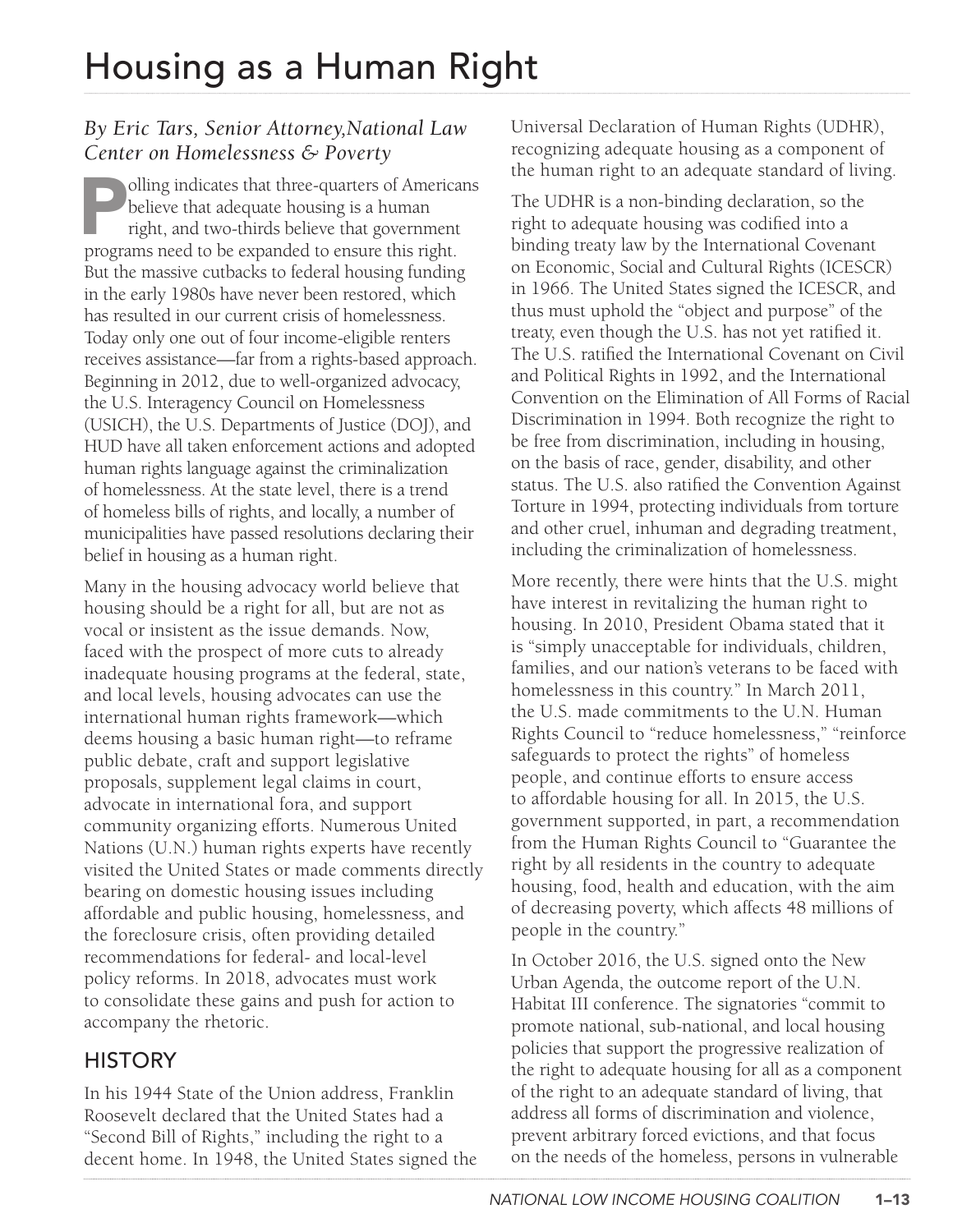situations, low income groups, and persons with disabilities, while enabling participation and engagement of communities and relevant stakeholders, in the planning and implementation of these policies including supporting the social production of habitat, according to national legislations and standards." The Agenda also stated "we commit to combat homelessness as well as to combat and eliminate its criminalization through dedicated policies and targeted active inclusion strategies, such as comprehensive, inclusive, and sustainable housing first programmes."

As of the writing of this chapter, USICH, DOJ, and HUD all currently address criminalization of homelessness as a human rights issue on their websites and have implemented recommendations of human rights bodies. This is a result of advocacy related to visits by U.N. human rights monitors and reviews by human rights bodies in Geneva. The DOJ filed a statement of interest brief arguing criminalization of homelessness violates the 8<sup>th</sup> Amendment and human rights standards, and HUD provided up to two points on their funding applications to Continuums of Care that demonstrated steps they were taking to end and prevent criminalization. Homeless people on the streets of America are sleeping safer today because of international human rights advocacy, but much more remains to be done to ensure the human right to adequate housing is a reality for all.

#### ISSUE SUMMARY

According to the U.N. Committee on Economic, Social and Cultural Rights, which oversees the ICESCR, the human right to adequate housing consists of seven elements: (1) security of tenure; (2) availability of services, materials, and infrastructure; (3) affordability; (4) accessibility; (5) habitability; (6) location; and (7) cultural adequacy.

In the human rights framework, every right creates a corresponding duty on the part of the government to respect, protect, and fulfill the right. Having the right to housing does not mean that the government must build a house for every person in America and give it to them free of charge. It does, however, allocate ultimate responsibility to the government to progressively realize the right to adequate housing, whether through devoting resources to public housing and vouchers, by creating incentives for private development of

affordable housing such as inclusionary zoning or the Low Income Housing Tax Credit, through market regulation such as rent control, through legal due process protections from eviction or foreclosure—and the right to counsel to enforce those protections, by ensuring habitable conditions through housing codes and inspections, or by other means. Contrary to our current framework which views housing as a commodity to be determined primarily by the market, the right to housing framework gives advocates a tool for holding each level of government accountable if any of those elements are not satisfied.

France, Scotland, South Africa, and other countries have adopted a right to housing in their constitutions or legislation, leading to improved housing conditions. In Scotland, the Homeless Act of 2003 includes the right for all homeless persons to be immediately housed and the right to long-term, supportive housing for as long as needed. The law also includes an individual right to sue if one believes these rights are not being met, and requires jurisdictions to plan for development of adequate affordable housing stock. Complementary policies include the right to purchase public housing units and automatic referrals by banks to foreclosure prevention programs to help people remain in their homes. All these elements work together to ensure the right to housing is upheld. Although challenges remain in its implementation, in general, Scotland's homelessness is a brief, rare, and non-recurring phenomenon.

## FORECAST FOR 2018

The current U.S. Administration and Congress pose some potential threats both to the enjoyment of the right to adequate housing by Americans, and to the acceptance of a rights-based approach to housing. Issues to watch for include proposals to cut non-defense spending every year, which directly conflicts with a rights-based approach and would be devastating to affordable housing programs including Section 8 vouchers, public housing, and project-based rental assistance (which need to increase every year just to keep pace with inflation); welfare reform-type changes such as work requirements and time limits to all anti-poverty programs, which again undermine the ability to access needed housing as a right; and block granting of more funds (which can make it easier to use anti-poverty funding for other purposes).